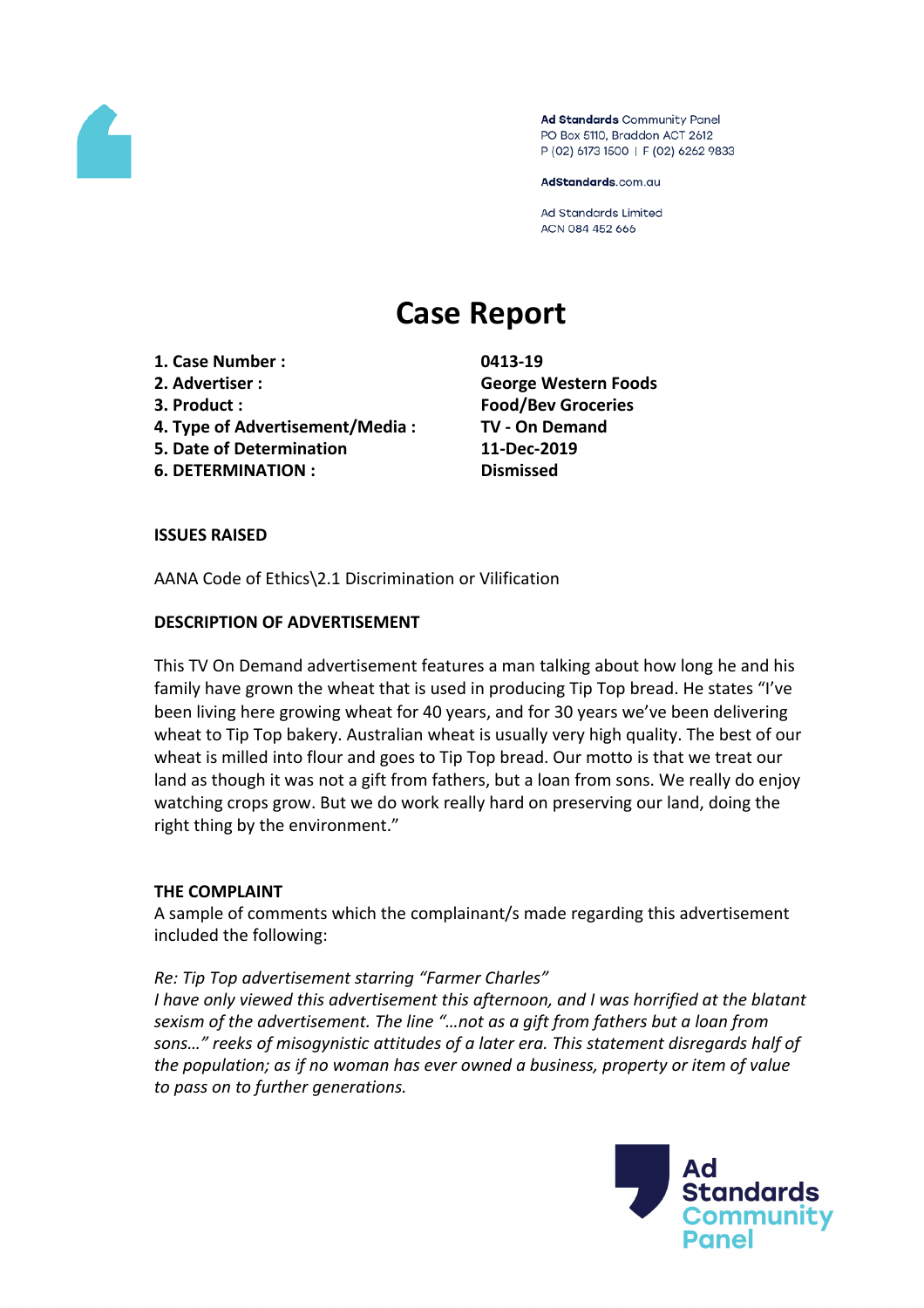

#### **THE ADVERTISER'S RESPONSE**

Comments which the advertiser made in response to the complainant/s regarding this advertisement include the following:

*As one of Australia and New Zealand's largest food manufacturers, George Weston Foods is committed to being a responsible member of the community. Through our "caring everyday" initiative, we support charities and the community by donating products and providing funding. This approach is also reflected in our marketing and advertising.*

*We are thankful to the consumer in this instance who has expressed concern with our "Farmer Charles" advertisement and have regarded this feedback seriously. We always seek to ensure that our marketing communications reflect the values of a contemporary Australia.*

*The advertisement in question features a real farmer of 40 years describing his work and the wheat that he supplies to make Tip Top bread. We note that the consumer was concerned with the line "Our motto is that we treat our land as though it was not a gift from fathers, but a loan from sons". The consumer's feedback indicated that they interpreted this statement to be discriminatory against women.*

*You have requested that we respond in the context of Section 2.1 of the AANA Code of Ethics, which prohibits the discrimination or vilification of a person or section of the community.*

- *The Code of Ethics Practice Note helpfully provides the following definitions:*
- *- Discrimination: Unfair or less favourable treatment*
- *- Vilification: Humiliates, intimidates, incites hatred, contempt or ridicule*

*The advertisement centres around the experiences of one farmer who has been farming his entire life and is deeply passionate about his work. The advertisement is a celebration of this work and recognises the achievements of our Australian suppliers.*

*The line "we treat our land as though it was not a gift from fathers, but a loan from sons" is a poetic and simple way of conveying the respect for the land that is held by Farmer Charles and our other suppliers. It promotes a sustainable attitude towards production that preserves the environment for future generations and is consistent with our core values.*

*The reference to "fathers" and "sons" in this statement does not suggest that women cannot be farmers or own land. The statement does not discount or denigrate the contributions of women in Australia's farming industry; rather it is a simple but effective way of communicating a respect for the land that is told through the personal experiences of the particular farmer featured in the advertisement. In this sense, it is worth noting that the farmer in the advertisement only has sons.*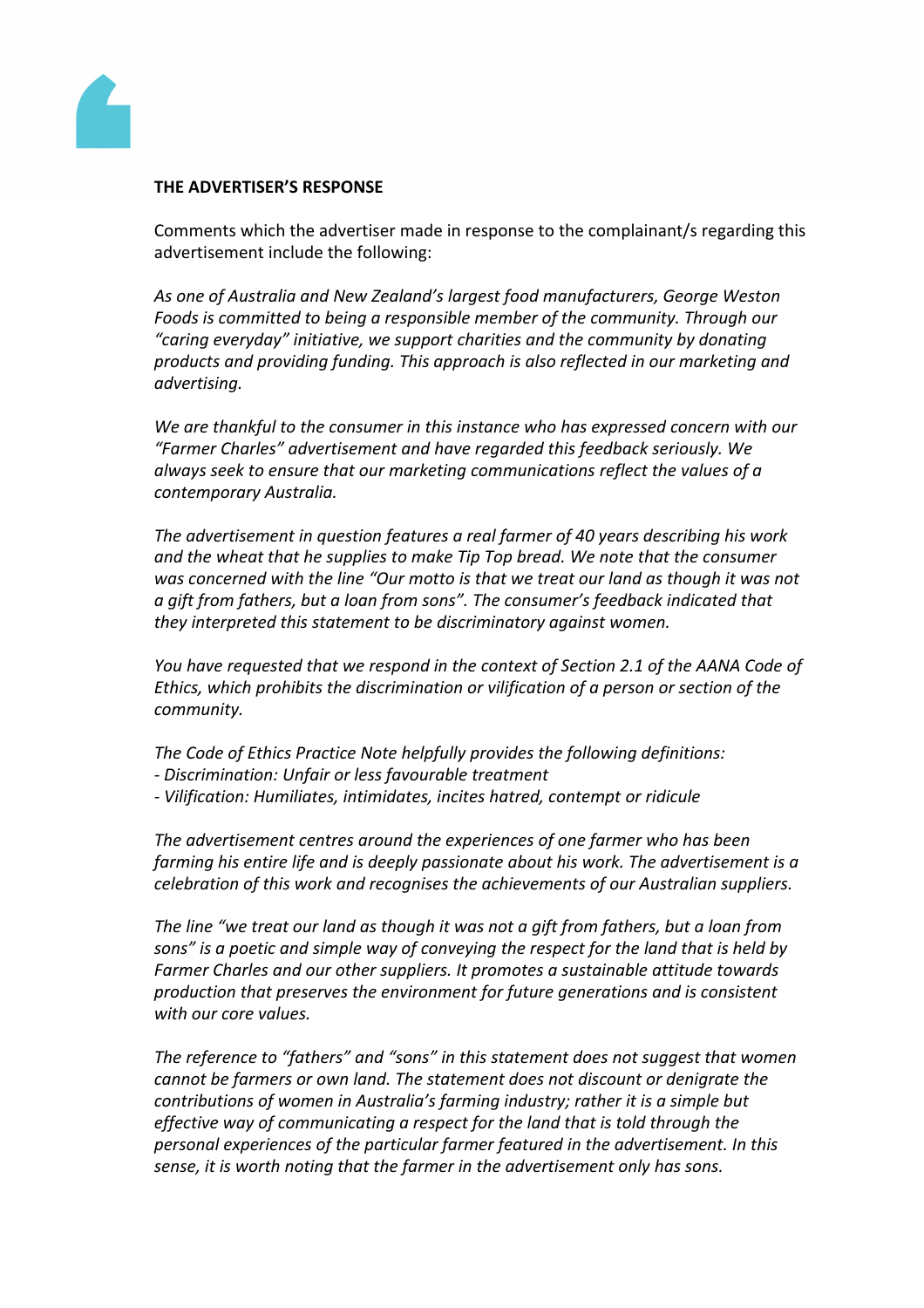

*It is also worth noting that Tip Top's primary advertising theme since 1974 is "Good on ya Mum!" and which, we believe celebrates and appreciates the role of mothers in Australian communities.* 

*On the subject of gender stereotypes, the Code of Ethics Practice Note indicates that an advertisement may be discriminatory if it suggests that stereotypes are: - always associated with that gender;*

- *- the only options available to that gender; or*
- *- never carried out or displayed by another gender*

*The fact that the advertisement explores the experiences of a man and uses language associated with his gender and that of his own children does not in itself imply that farming or land ownership is something that can only be done by men and cannot be done by women. The advertisement does not treat women unfairly or less favourably. Nor does the advertisement contain anything that humiliates, intimidates, incites hatred, contempt or ridicule towards women.*

*It is useful to refer to previous Community Panel Cases. In case number 0232-19, the Community Panel considered the use of the term "Pie hole" in the context of an advertisement that featured women. The Community Panel concluded that "this portrayal did not show the women receiving unfair or less favourable treatment and did not portray the women in a way which humiliates, intimidates, incites hatred, contempt or ridicule".*

*Similarly, in case number 0527/14 the Community Panel considered whether an advertisement that depicted a group of women receiving the advertised beverage from a group of men discriminated against women. The Community Panel found that the advertisement did not breach Section 2.1 as the overall advertisement did not portray the enjoyment of the women as being reliant on men.*

*The use of male pronouns "father" and "sons" does not ignore the fact that women can and do operate significant farming operations. It does not treat women unfairly or less favourably but is simply a poetic turn of phrase that was specific to the experiences of the farmer in the advertisement. The use of this language does not imply that women are reliant on the actions of men. George Weston Foods celebrates the many women that contribute to Australia's rich farming heritage.*

*We respectfully conclude that the advertisement in question does not breach Section 2.1*

*You have requested that we also consider the other elements of Section 2 of the AANA Code of Ethics.*

*2.2 – Exploitative or degrading*

*The advertisement is focused on celebrating the work of our suppliers and does not at any stage depict material that suggests exploitation or that might be degrading to any individual or group of persons.*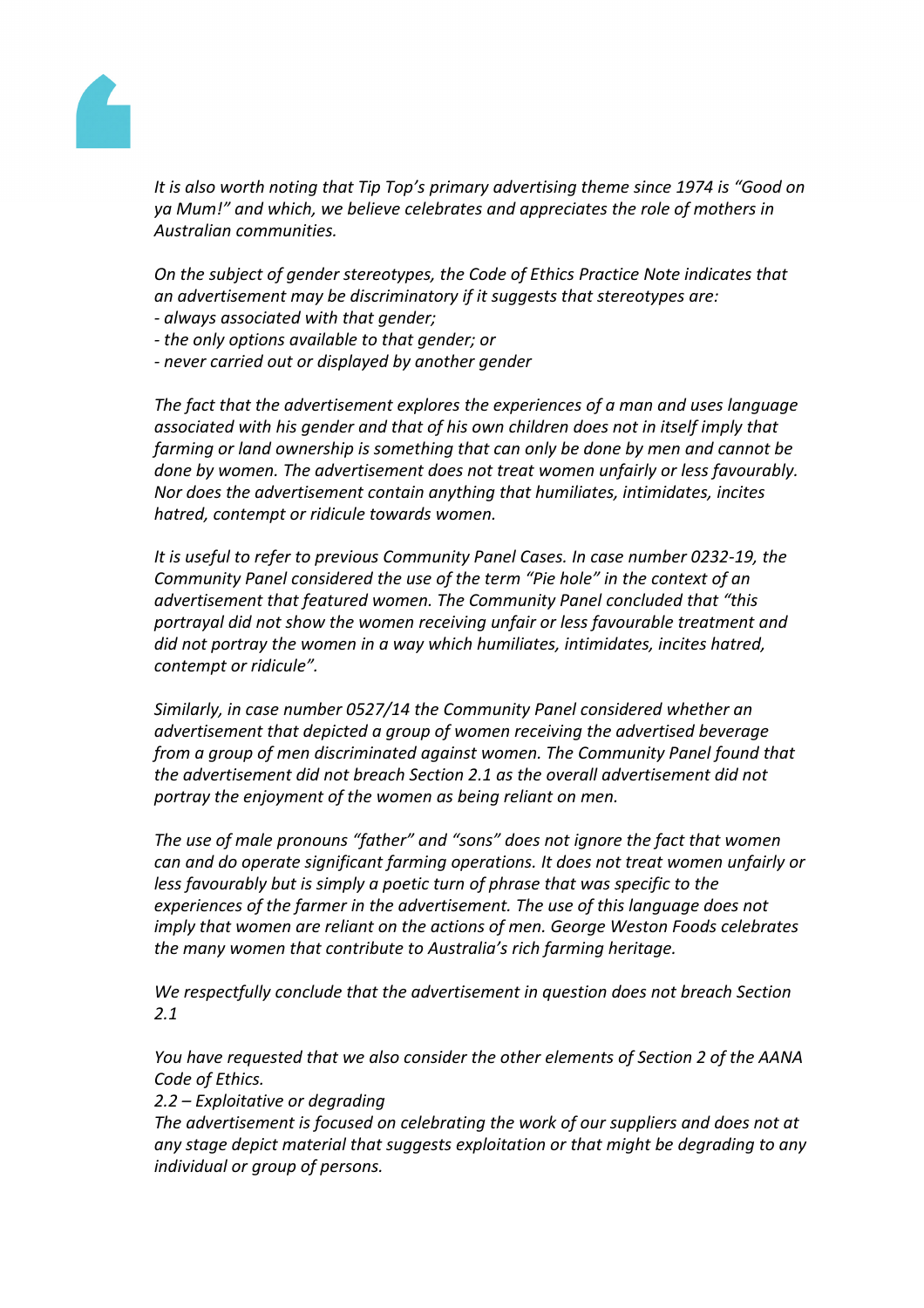

# *2.3 – Violence*

*The advertisement does not depict violence at any stage. The subject matter of the advertisement depicts wheat farming and associated imagery.*

## *2.4 – Sex, sexuality and nudity*

*The subject matter of the advertisement depicts wheat farming and does not present any sexually suggestive messaging. There is no nudity throughout the advertisement.*

## *2.5 – Language*

*The language used in the advertisement is appropriate for the subject matter of the advertisement and is suitable for a viewing audience of all ages. No obscene language is used.*

## *2.6 – Health and safety*

*The advertisement depicts farming imagery and does not display any unsafe practices or any imagery that undermines prevailing community standards on health and safety.*

## *2.7 – Distinguishable as advertising*

*The advertisement is clearly distinguishable as such in the context in which it appears. It appears on television during a commercial break and contains prominent imagery of the brands that it is promoting.*

*We appreciate the opportunity to provide a response in this matter. We have the utmost respect for the Ad Standards process and look forward to the Community Panel's decision.*

# **THE DETERMINATION**

The Ad Standards Community Panel (Panel) considered whether this advertisement breaches Section 2 of the AANA Code of Ethics (the Code).

The Panel noted the complainants' concern that the advertisement is based on sexist ideas that only men are farmers or can take over a farm from their fathers and such a suggestion is discriminatory towards women.

The Panel viewed the advertisement and noted the advertiser's response.

The Panel considered whether the advertisement complied with Section 2.1 of the Code which requires that 'advertisements shall not portray or depict material in a way which discriminates against or vilifies a person or section of the community on account of race, ethnicity, nationality, gender, age, sexual preference, religion, disability, mental illness or political belief.'

The Panel noted the Practice Note to Section 2.1 provides the following definitions:

"Discrimination – unfair or less favourable treatment.